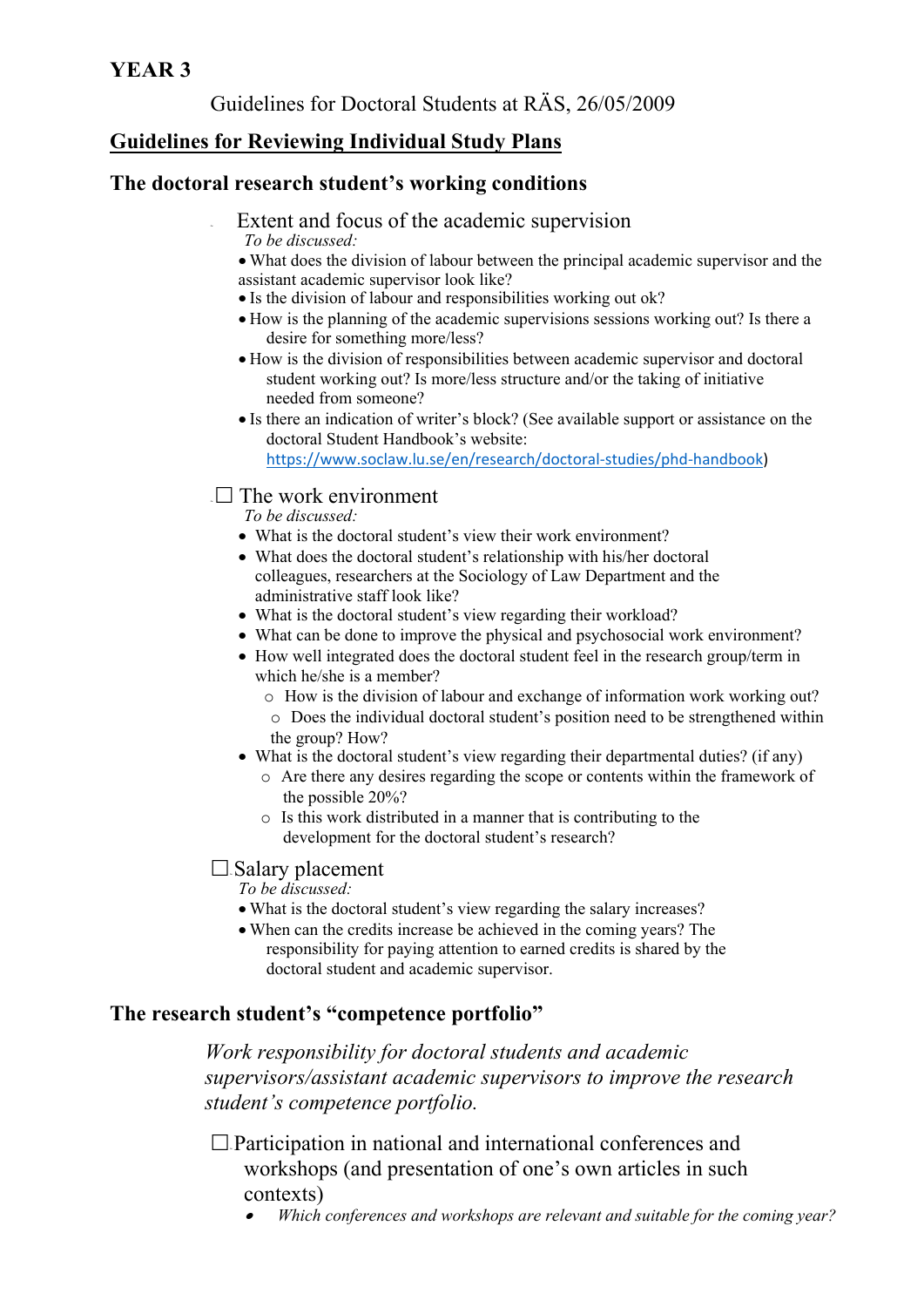- . *What type of support does the doctoral student feel is needed in preparation before attending a conference or participating in a workshop?* 
	- *What is expected of the doctoral student with their participation?*
- . *Which foundations can the doctoral student apply to for grants in order to receive travel grants?*

# $\Box$  Submission of articles to journals (and conferences)

- . *When might it be relevant to write during the year?*
- $\bullet$  *Should articles be written individually by the doctoral student or in collaboration with the academic supervisor/assistant academic supervisor?*

. *Which journals are relevant and should possibly be considered to submit to for publication?* 

## $\Box$  Establishment of networks and collaboration with other researchers in the field

- . *Which contacts are important for the doctoral student?*
- . *Can academic supervisors/assistant academic supervisors contribute with contacts or networking?*
- . *What steps could be taken in terms of career opportunities? Post-doc? When should money be applied for? By/with whom? Does anyone have any ideas about possible post-doc projects?*

### $\square$  Participation in seminars and courses at other universities (in Sweden or abroad)

- $\bullet$ *What opportunities are there in the coming years?*
- . *Is there any interest?*

∙

### $\Box$ Stays abroad at scientific/research institutions

- . *What opportunities are there in the coming years?*
- $\bullet$ *Is there any interest?*

## $\Box$ Professionally relevant courses of other than those especially related to the subject (communication/presentation, pedagogy, etc.)

- *What courses are available? Whom should the doctoral student contact to get information about courses?*
- . *How can other courses contribute to the doctoral student's competence portfolio?*
- $\bullet$  *How can they contribute to the research student's career opportunities inside/outside the university? Note: Doctoral students who are teaching are expected to have completed the equivalent of a minimum of two weeks of higher education pedagogical teacher training within their doctoral education or departmental duties. For permanent employment as a lecturer/assistant professor after graduating with a doctoral degree, at least five weeks of higher education pedagogical teacher training is required, and thereafter within the following two years an additional five weeks.*

## $\Box$ Teaching experiences of various kinds

- . *What teaching possibilities are available during the upcoming year?*
- *How does the teaching contribute to the competence portfolio and with future career opportunities within/outside the university?*
- *How does the planned teaching affect the work to complete dissertation?*

### $\Box$  Qualifications/experience in regards to the disseminating of research information ("third stream activities")

. *How can the doctoral student receive support in learning how to disseminate their research?*